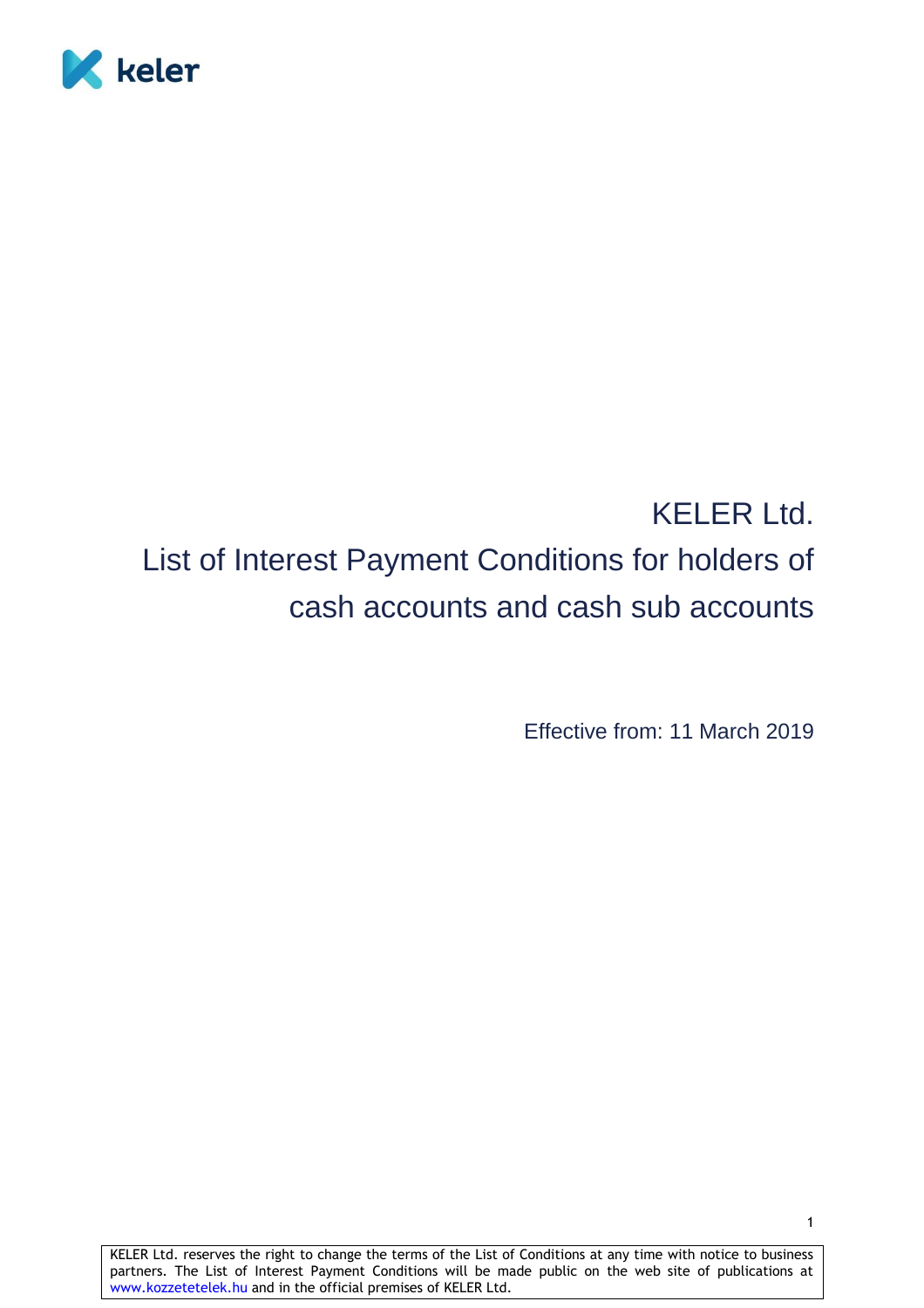

#### **I. Interest rates, HUF**

KELER Ltd. pays interest for the closing balance of cash accounts and cash sub accounts maintained by KELER Ltd. for individual account holders and for the cash accounts to register collective guarantee funds:

1. interest rate for the credit balance of own and client (sub) accounts of cash accounts:

## **Central bank O/N deposit rate -0,10%**

2. interest rate for the credit balance of collateral and purchase price deposit (sub) accounts of cash accounts:

## **Central bank O/N deposit rate**

3. rate of interest paid for the credit balance of accounts Collective Guarantee Fund (KGA):

 **Central bank O/N deposit rate +0,05%**

KELER Ltd. reserves the right to change the terms of the List of Conditions at any time with notice to business partners. The List of Interest Payment Conditions will be made public on the web site of publications at www.kozzetetelek.hu and in the official premises of KELER Ltd.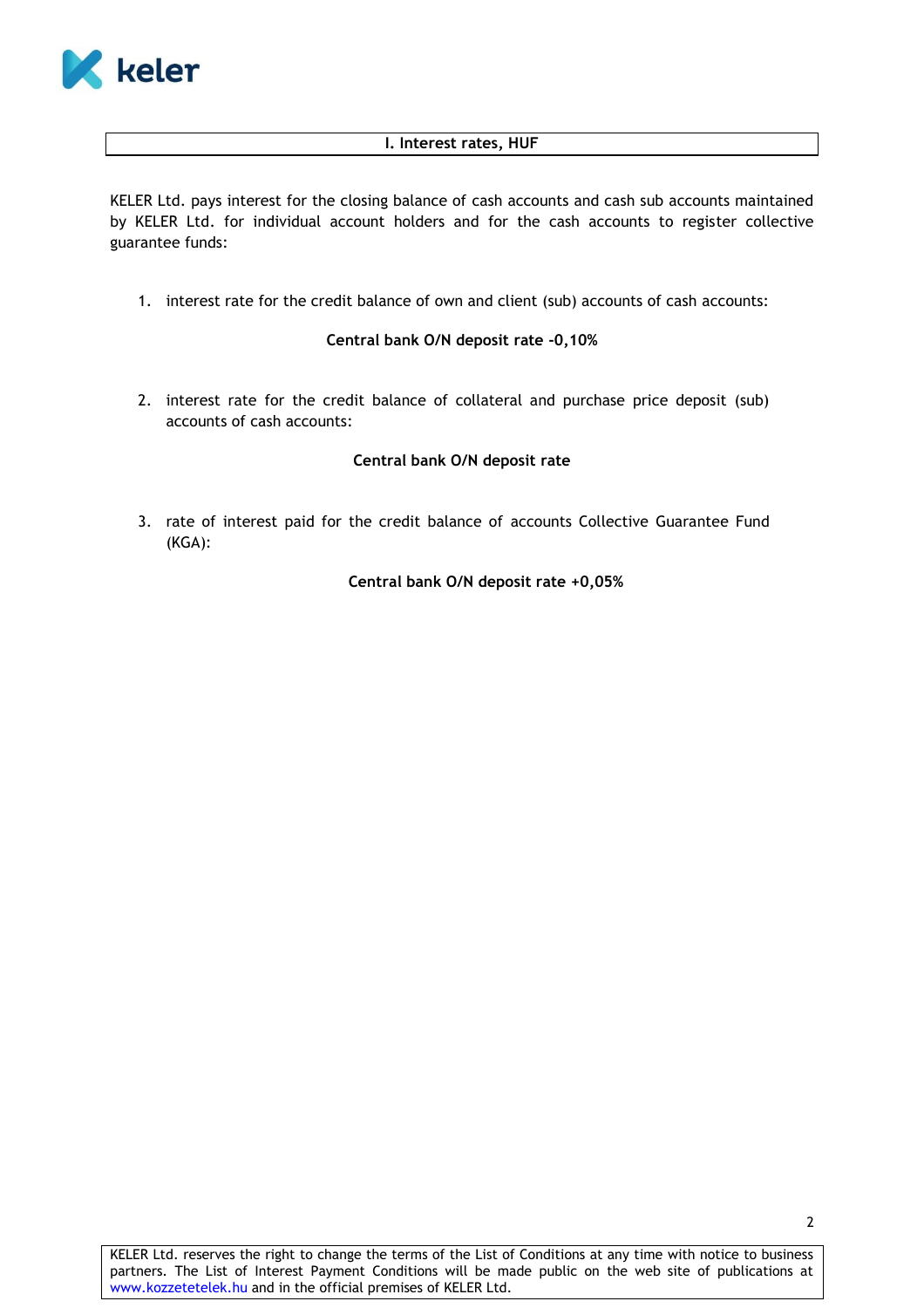

# **II. Interest rates, foreign exchange**

KELER Ltd. pays and charges interest for the foreign exchange cash accounts maintained by KELER Ltd. as follows:

1. interest rate for the credit balance of EUR foreign exchange accounts:

#### **-0.75 % per annum**

2. interest rate for the credit balance of USD foreign exchange accounts:

## **0.0 % per annum**

3. interest rate for the credit balance of CHF foreign exchange accounts:

 **-1.05 % per annum**

4. interest rate for the credit balance of DKK foreign exchange accounts:

 **-1,60 % per annum**

5. interest rate for the credit balance of SEK foreign exchange accounts:

 **-1,05 % per annum**

6. interest rate for the credit balance of JPY foreign exchange accounts:

#### **-0.40% per annum**

7. interest rate for the credit balance of PLN foreign exchange accounts:

#### **-1.05% per annum**

8. rate of interest charged to the debit balance of accounts held with KELER Ltd:

# **7.00% per annum**